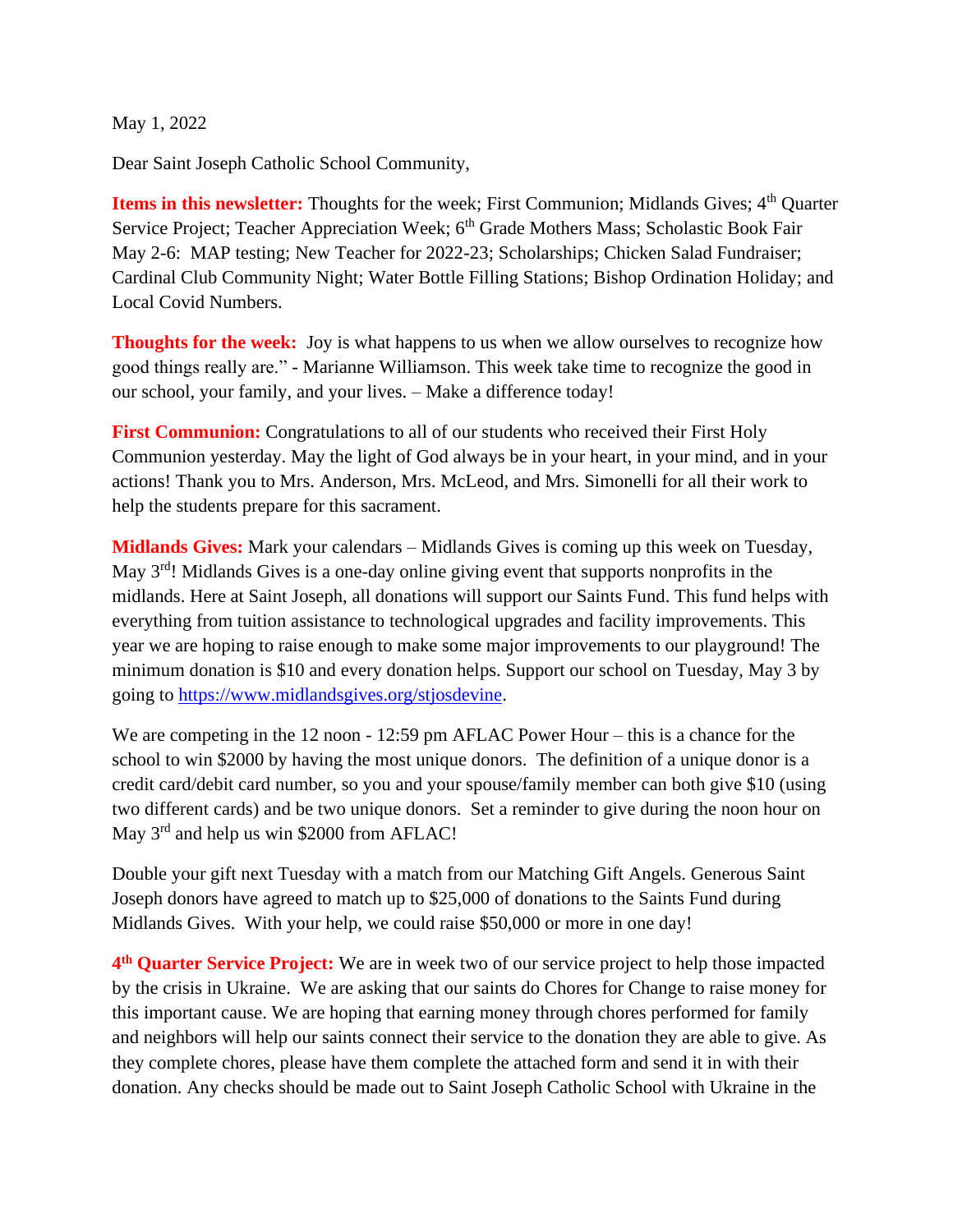subject line. Pete Dworjanyn, our speaker from April 22<sup>nd,</sup> has generously offered to match all money raised by our school community. Here is a link to help you explain the tragic situation in Ukraine to your children: [https://www.crs.org/media-center/current-issues/ukraine-conflict](https://www.crs.org/media-center/current-issues/ukraine-conflict-facts-and-how-help)[facts-and-how-help](https://www.crs.org/media-center/current-issues/ukraine-conflict-facts-and-how-help)

**Teacher Appreciation Week:** This week is National Teacher Appreciation Week. While we are happy for you to take a moment to thank your child's teacher this week, we are also blessed that our PTO and families show appreciation to our teachers throughout the school year with meals and gifts.

**6<sup>th</sup> Grade Mothers Mass:** We will honor both our earthly mothers and heavenly mother at the May Crowning Mass on May 6, 2022, at 9:00 a.m. During the program, we will, of course, honor the Blessed Mother, but would also like to honor the mothers/special persons of our sixth-grade students. Our entire student body will be in attendance at this Mass, and we are honored to welcome the mother/special person to sit with each sixth grader.

**Scholastic Book Fair May 2-6:** We can't wait to bring the joy of reading to St. Joseph with the Scholastic Book Fair on May  $2<sup>nd</sup> - 6<sup>th</sup>$ ! Kids can shop the books in the shop (cafeteria), Monday through Friday from 7:30am - 3:30pm, An additional option is to view and purchase thousands of books online. Discover new favorites and stock your shelves with this season's most popular reads! Plus, check out these special virtual shopping perks:

- ▪Access to over 5,000 products
- Direct shipping to your home and FREE shipping on book-only orders over \$25\*
- eWallet digital payment system that friends and family can contribute to
- ▪25% in rewards earned for our school with all purchases!

Visit our Book Fair homepage to learn more and get started with virtual shopping: Find the [Link](https://bookfairs.scholastic.com/bookfairs/cptoolkit/homepage.do?method=homepage&url=stjosephsch55) here.

**MAP Testing:** Over the next three weeks,  $5K - 6<sup>th</sup>$ -grade classes will be taking MAP tests. Please help your child do his/her best by:

1. Make sure your child gets an ample, normal amount of sleep the night before the test

2. Mark testing days on your calendar to help remind you and your child when the testing will take place and plan your preparations.

3. The student should eat a nutritious and filling breakfast. Avoid high sugar cereals which can make the student hyper and/or unfocused.

4. Make sure the student is on time (if not early) on the day of testing

5. If your child is sick please contact the school immediately to inform them.

Schedule for MAP Testing: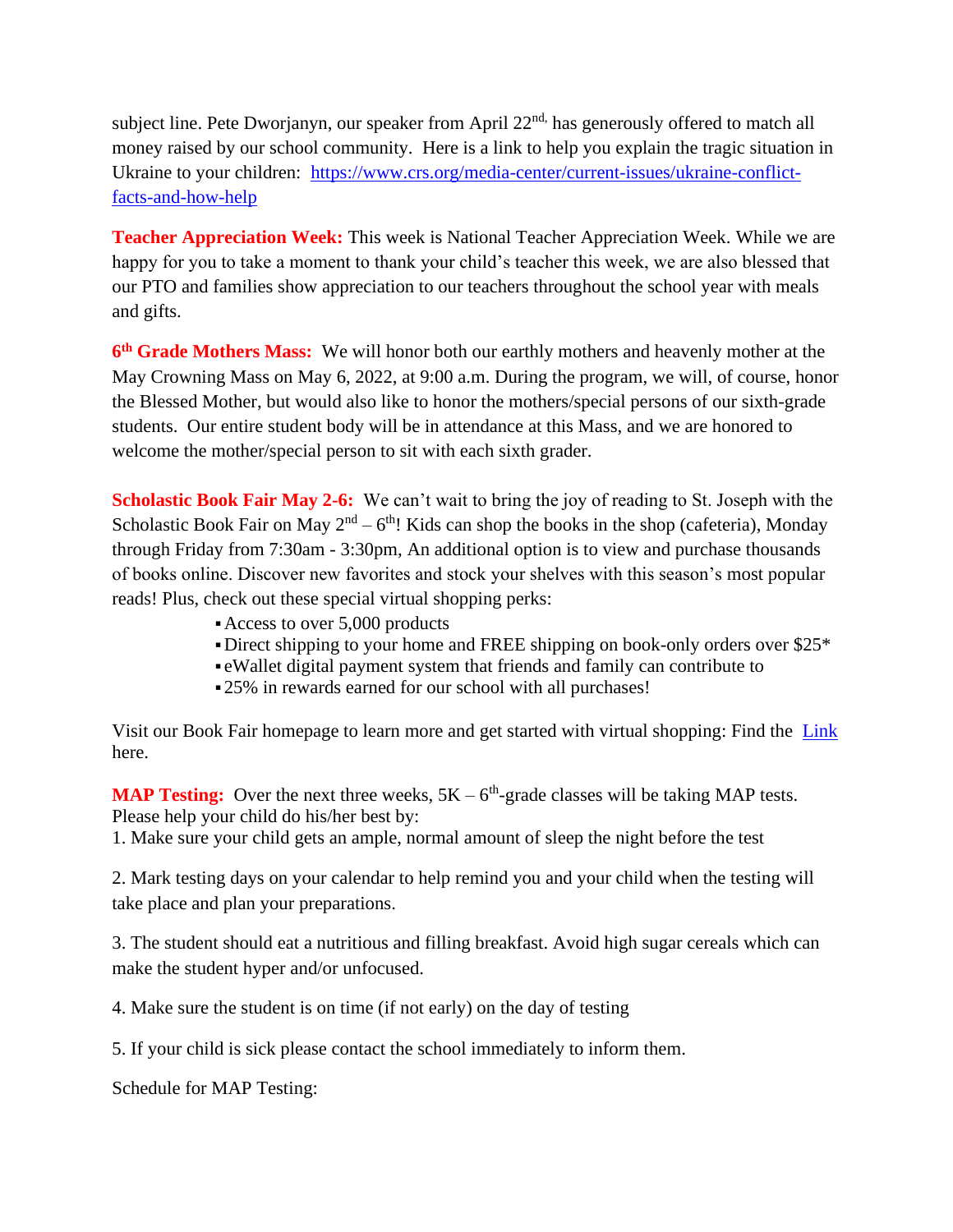## **Monday, May 2:**

8:20-10:00: MAP Reading - Grades K5, 1

## **Tuesday, May 3:**

8:20 – 10:00: MAP Reading – Grades 2, 3, 4

## **Wednesday, May 4th -**

8:10-9:25: MAP Math - PreA/VP Math

8:20 – 10:00: MAP Math – Grade 1

9:30-10:45: MAP Math – Grade 6 Math

10:50-12:00: MAP Math - Grade 5 AM Math –

## **Thursday, May 5th -**

8:20 – 10:00: MAP Math - Grades 2, 3, 4

10:50-12:00: MAP Math - Grade 5 PM Math

**New Teacher for 2022-23:** We are excited to welcome Mrs. Valerie Juniewicz to our teaching team for the 2022-2023 school year. Mrs. Juniewicz comes to us with 28 years of experience in Richland County public schools. She is Nationally Board Certified and has a Masters of Arts in Teaching from the University of South Carolina. Mrs. Juniewicz and her husband Walt are the proud parents of three wonderful children – Julia, Anna, and Daniel. Julia is a graduate of U of SC, Anna, an Elon graduate, is working on her Masters Degree at the London School of Economics, while Daniel is completing his Junior year at Cardinal Newman. Mrs. Juniewicz loves to visit family in Italy and is a huge Gamecock fan. She is thrilled to be joining the St. Joseph family!

**Scholarship Paperwork:** Just a reminder that all 5<sup>th</sup> and 6<sup>th</sup>-grade scholarship paperwork is due to the school office by tomorrow, May 2. Please email all files to Mrs. Reedy [kreedy@stjosdevine.com](mailto:kreedy@stjosdevine.com)

**Chicken Salad Chick Fundraiser:** The Cardinal Cadence Crew – the music booster club at CN- has an exciting fundraiser coming up! "Quick Chicks" from **Chicken Salad Chick** are available to purchase between now and **Monday, May 9**, and will be available for pick-up on **Wednesday, May 11**. Fourteen varieties to choose from, each one feeding 4-5 people and last 4-5 days in the fridge! Click this link to order: [https://docs.google.com/forms/d/e/1FAIpQLSfL2XdEalqveOeR7SEolOFf9BzQyuJ03pRyI6mPkShPsdDMmw/vie](https://docs.google.com/forms/d/e/1FAIpQLSfL2XdEalqveOeR7SEolOFf9BzQyuJ03pRyI6mPkShPsdDMmw/viewform) [wform](https://docs.google.com/forms/d/e/1FAIpQLSfL2XdEalqveOeR7SEolOFf9BzQyuJ03pRyI6mPkShPsdDMmw/viewform)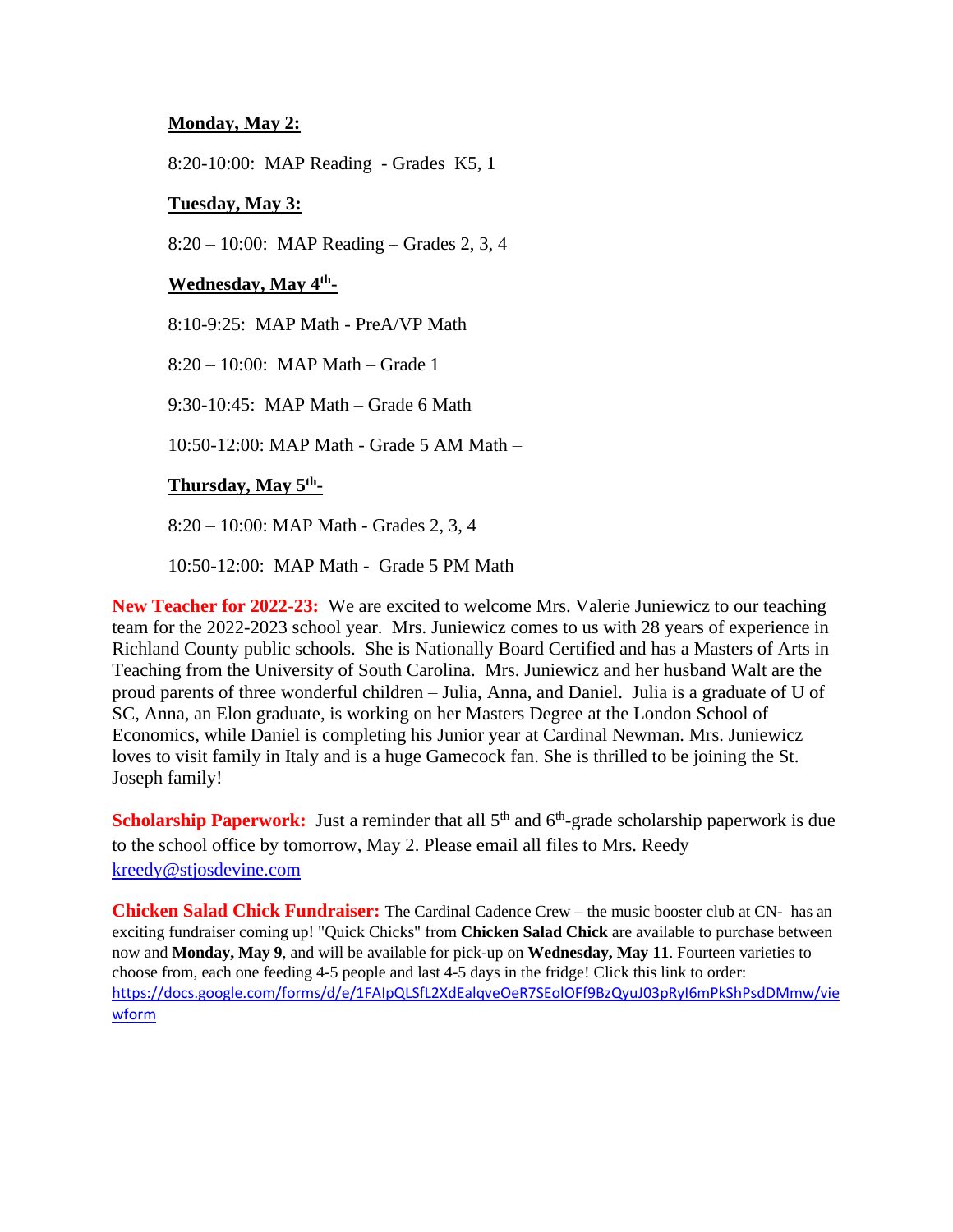| <b>Cardinal Newman - Cadence Crew</b><br>Quick Chicks for a Cause<br>\$12 LARGE QUICK CHICKS<br>FEEDS 4-5 PEOPLE   LASTS 4-5 DAYS IN REFRIGERATION |                            |
|----------------------------------------------------------------------------------------------------------------------------------------------------|----------------------------|
| <b>PLACE YOUR ORDER VIA THE</b><br><b>GOOGLE FORM LINK PROVIDED!</b><br>Orders must be in by 11am Monday 05/09!                                    |                            |
| Pick Up Wednesday<br>05.11.22                                                                                                                      | Pick Up Time<br>4:30pm-6pm |
| Pick Up <i>Pocation</i><br><b>Cardinal Newman</b><br>Parking Lot in front of PAC                                                                   |                            |
| \$2 from each Quick Chick sold<br>will be given back to<br>the Cadence Crew at Cardinal Newman!                                                    |                            |

**Cardinal Club Community Night:** The Cardinal Club (athletic booster at CN) is hosting a Community Night this Thursday, May 5. Admission to the softball and soccer games will be free for everyone in attendance. All partner school students will receive a free t-shirt and frozen treat, while supplies last. There will also be face painting and balloons. Join us by the athletic fields at 4:30 on Thursday, May 5th for what is sure to be a fun evening!

**Water Bottle Filling Stations:** In last week's Sunday notes there was a typo in the message about the class that donated the funds for the water bottle filling stations, we should have been thanking the class of 2019.

**Bishop Ordination Holiday:** The Bishop-elect Jacques E. Fabre, CS, will be ordained and installed on May 13. All Catholic schools in the Diocese of Charleston will be closed on Friday, May 13<sup>th</sup> for the Ordination. There will be no extended care.

**Local Covid Numbers:** We had no students or staff test positive for COVID this week.